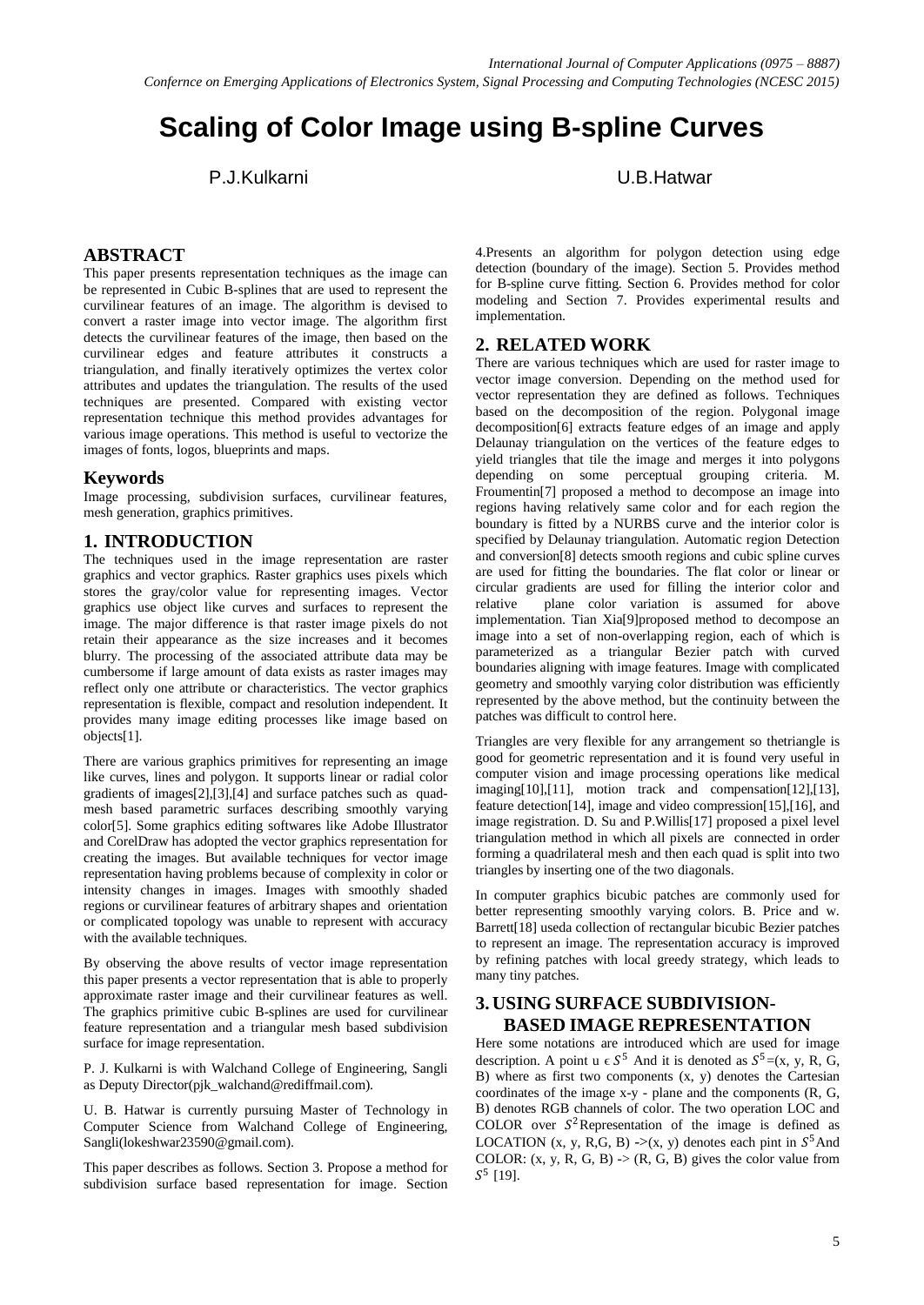## **3.1 Curvilinear Feature Representation**

The curvilinear features are denoted by a collection of curvilinear edges. Each curvilinear edge is smooth curve. Uniform cubic periodic B-spline curve is used to define the curvilinear features of the image. The curvilinear features are detected from the image and these curvilinear features are represented by B-spline curves[20].

## **3.2 Reducing the Resolution of Image**

The resolution of the input raster image is reduced for processing further and detecting edges and boundaries which is used for the representation of B-Spline curve.

# **4. POLYGON DETECTION**

Polygons in the input image are identified using color quantization, median filtering and region tracing. Region tracing is performed on the binary image which givesan array of coordinated outline of each shape. This shape, then sampled at different frequencies to obtain the vertices that can be used to represent the image as a set of colored polygons. The optimal amount of position sampled highly depends on the resolution and complexity of the original image so the resolution of the original image is reduced in the Section III. The number of control points used to specify the polygon can be updated to increase the accuracy of results. The optimal number of control points can be easily found out through trial and error.

### **5. B-SPLINE CURVE FITTING**

The cubic B-spline curve fitting works well to approximate curve trace. The B-spline curve is explained as.

$$
P(t) = \sum_{i=0}^{n} P_i N_{i,k}(t)
$$

Where  $(P_i : i=0, 1,... n)$  are the control points, K is the order of the polynomial segments of the B-spline curve. Order means that the curve is made up of piecewise (k pieces) polynomial segments of degree k-1.

 $N_{i,k}(t)$  is normalized B-spline blending function with order k and  $\{t_i : i=0, 1... \text{ } n+k\}$  knot sequence. Fig. 1 shows the cubic Bspline curve.



#### **Fig. 1. A special cubic B-spline curve corresponds to an initial polyline (in green) and refined polyline (in blue).**

The curve is fitted in increasingly larger segment of polygon to maintain the square error threshold, then the curve is saved and the new curve is starting from the end of the previous curve till the whole polygon is covered.

This phase involves the curvilinear feature extraction and curve fitting. Here, for determining the curvilinear feature edge detection is used and after that the curvilinear feature are considered for curve fitting. The cubic B-spline curve is used for representing the curvilinear features. The method in [21] is used to locate the corners in each curvilinear edge. The points where two curvilinear edge intersects are treated as corners.

The B-spline curve fitting has already generated one polyline for each feature curve , so another one is created by offsetting the first one along the normal direction by a certain distance. Fig.[2]a. Input image, b. Edge image c. Curvilinear feature by Bspline curve.



**Fig. 2. Results of representing image using B-spline curves. (a). Input image. (b). Curvilinear features (c). B-spline representation of curvilinear features**.

### **6. COLOR FILLING**

There are various ways to determine the color for the given vertices. The one way is to take the original color from the input image  $\text{COLOR}(U) = G(\text{LOC}(U))$ , but this color scheme does not lead to the best solution so the color of given vertex is considered from original image also the color of pixels beside that control point in the original image is considered for color filling in vector image. The region where two or more different color region meets is filled by averaging that different color. Fig. 3 shows the color filling in the region where two different colors meet.



**Fig. 3. Here P1, P2, P3 and P4 are the control points and two triangles shows the region with two different colors. The middle red line shows where the average of two different colors is to be filled.**

### **7. EXPERIMENTS**

The method is implemented using MATLAB. The experimental results are shown in respective section. Fig. 6 shows the experimental results for different image using the proposed method.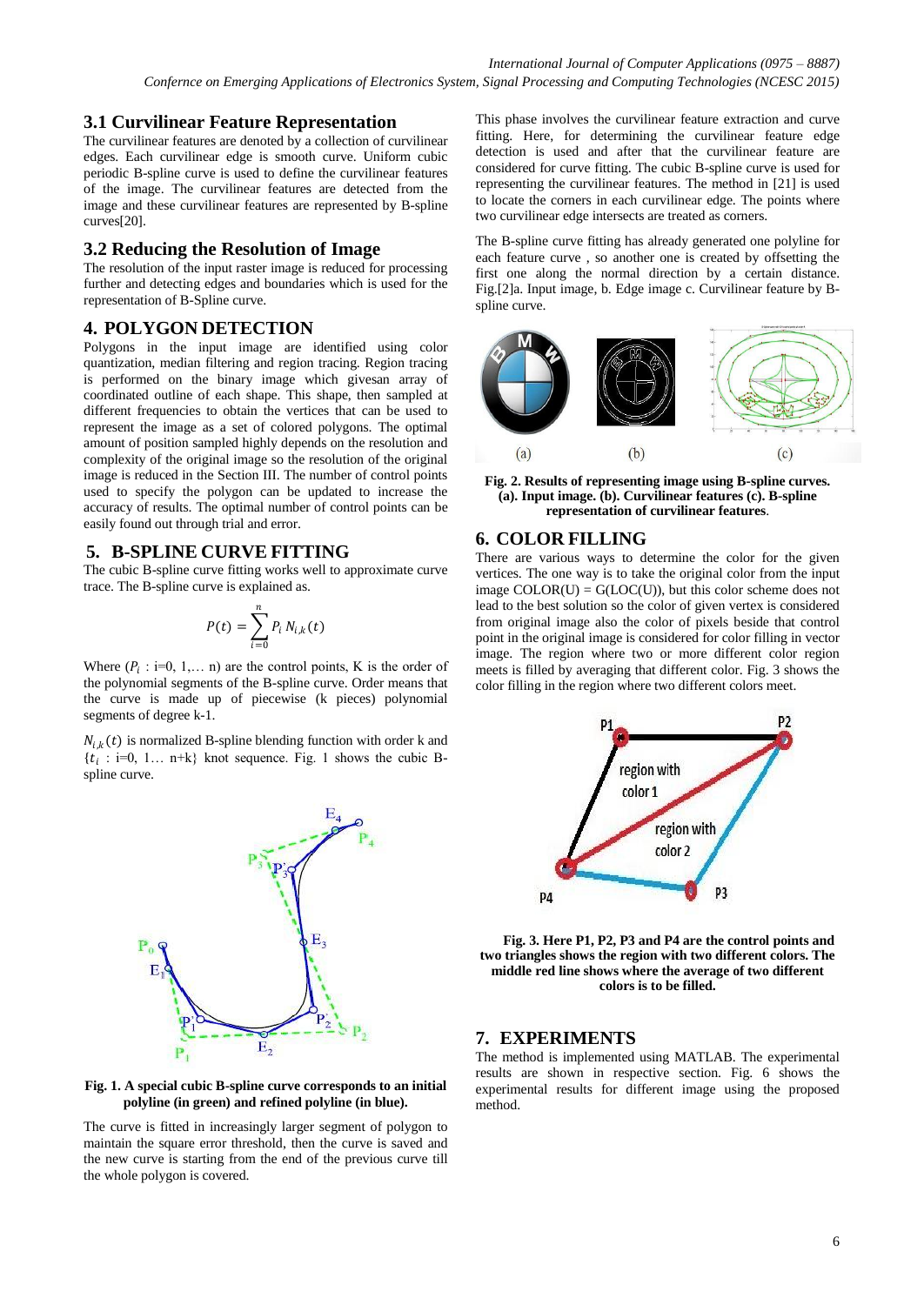#### *International Journal of Computer Applications (0975 – 8887)*

*Confernce on Emerging Applications of Electronics System, Signal Processing and Computing Technologies (NCESC 2015)*





 **(e)**

**Fig. 4. Vectorization results of black and white images (a) input raster image. (b) Reduced raster image. (c) Edge image used for control point detection. (d) B-spline curve fitting. (e) Vector image which is stored in a scalable graphics format (SVG).**

The method described in section VI is used for color filling in the vector image. The results for color image vectorization is shown in fig. 5.





**Fig. 5. Vectorization results of color images (a) input raster image. (b) Reduced raster image. (c) Edge image used for control point detection. (d) B-spline curve fitting. (e) Vector image which is stored in a scalable graphics format (SVG).**

#### **8. CONCLUSIONS**

An image vectorization method is proposed here. The curvilinear curves are designed with special cubic B-spline curves. The proposed representation has flexibility in defining complicated contents of images also capable of modeling different sharp and semi-sharp edges in a compact way. Also results better than than the base paper is expected by using the proposed method.

Since, the proposed system uses B-spline curve forrepresenting the curvilinear feature, the futureworkshould concentrate on the other curve fitting techniques for increasing the accuracy of finalresults.

### **9. ACKNOWLEDGMENT**

I would like to express my sincere thanks to all those who helped me directly or indirectly in this esteemed work. Special thanks to P.J. Kulkarni and S. H. Bhandari for their special guidance.

#### **10. REFERENCES**

- [1] W. A. Barrett and A. S. Cheney, "Object-based image editing," ACMTrans. Graph., vol. 21, no. 3, pp. 777–784, Jul. 2002.
- [2] M. Froumentin, F. Labrosse, and P. Willis, "A vectorbasedrepresentation for image warping," Comput. Graph. Forum, vol. 19,no. 3, pp. 419–425, Sep. 2000.
- [3] S. Swaminarayan and L. Prasad, "Rapid automated polygonal imagedecomposition," in Proc. 35th Appl. Image Pattern Recognit. Workshop,Oct. 2006, p. 28.
- [4] G. Lecot and B. Lévy, "ARDECO: Automatic region detection andconversion," in Proc. Eurograph. Symp. Rendering, 2006.
- [5] Y.-K. Lai, S.-M. Hu, and R. R. Martin, "Automatic and topologypreservinggradient mesh generation for image vectorization," ACMTrans. Graph., vol. 28, no. 3, p. 85, Aug. 2009.